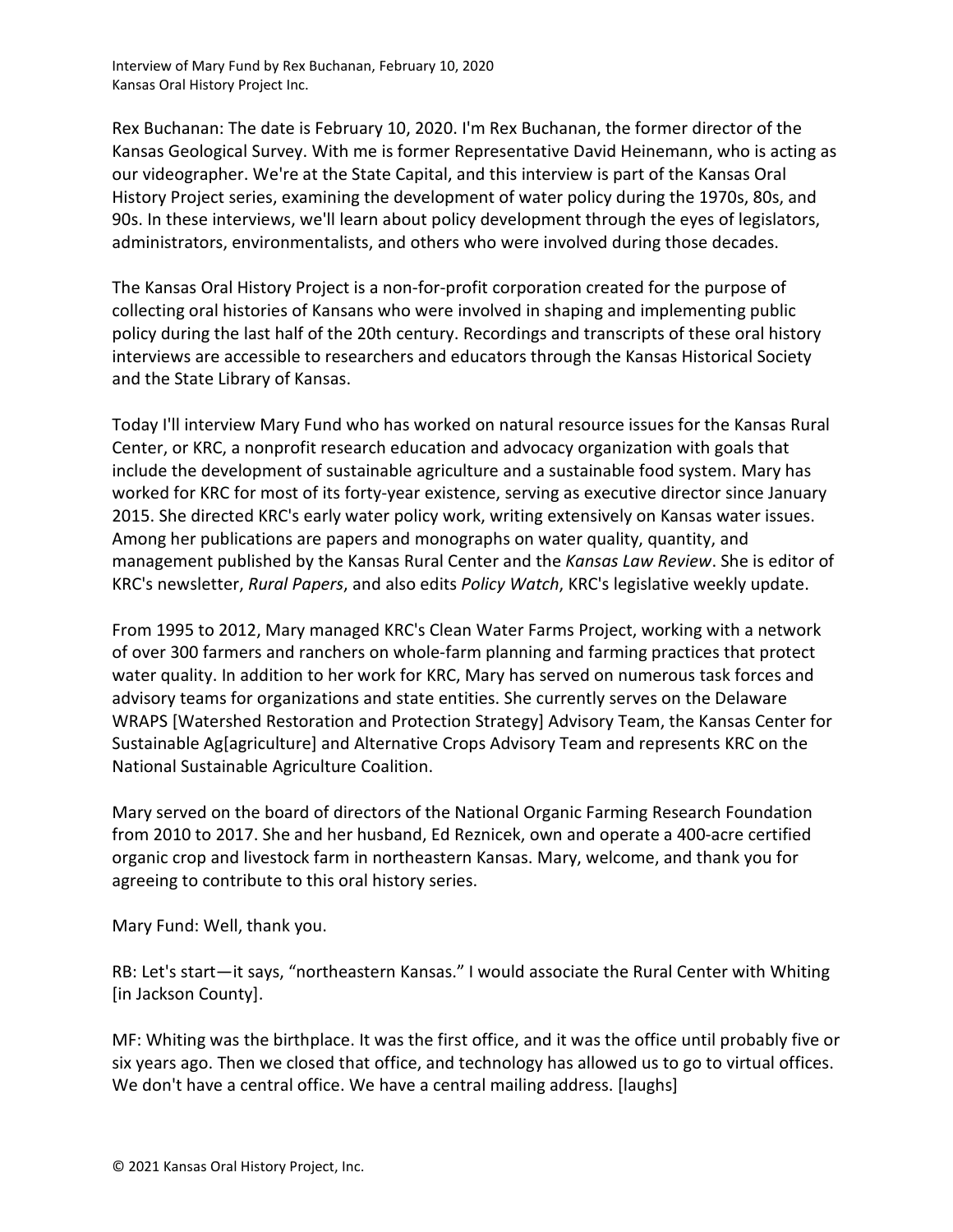## RB: So, Whiting, why was that?

MF: Because the first executive director lived there. He set up the office next door to him. He was an attorney. He had a home office. He could just start from there. We were really a very shoestring organization initially, about \$700, I think, and a steering committee, and a board of directors that was interested in monitoring state legislation. It was 1979. So, setting it within the context of the time, I think there was an oil embargo going on. So, energy issues were a very big topic on farms and everywhere. There was interest in energy issues because of that. What was the other thing? There were two things. Oh, there was a wheat embargo in the late seventies that had farmers kind of upset about trade issues and so forth.

We actually grew out of Kansas Organic Producers, which was a sort of supporting organization for organic farmers. There were no certification standards. There was no big organized organic organization anywhere in the country or maybe just little farmer groups around the country, and it was farmers who didn't want to use mostly pesticides and herbicides. They were really concerned about that.

The steering committee, board members of that, said, "That's too narrow." We'd like to have an organization in the pattern of the Center for Rural Affairs out of Nebraska, which preceded us by a few years, that looked at state policy, started looking at federal foreign policy, and really started looking at what was going on with the decline of rural America and rural Kansas. Small towns were losing businesses. Schools were consolidating still. Small farms were disappearing. So, they wanted to have an organization that focused on those things and also on different ways of farming.

RB: So that was the beginning. How did you get drawn into this process then?

MF: I had gone back to my parents' farm.

RB: And this is where?

MF: Nemaha County, near Goff. I had moved back there right after my father died. I went to work for the Northeast Kansas Community Action Program [CAP]. I got my lesson sort of on the job with the demographics of my home turf in Northeast Kansas.

RB: So, this is where you grew up.

MF: This is where I grew up.

RB: You were just coming back then.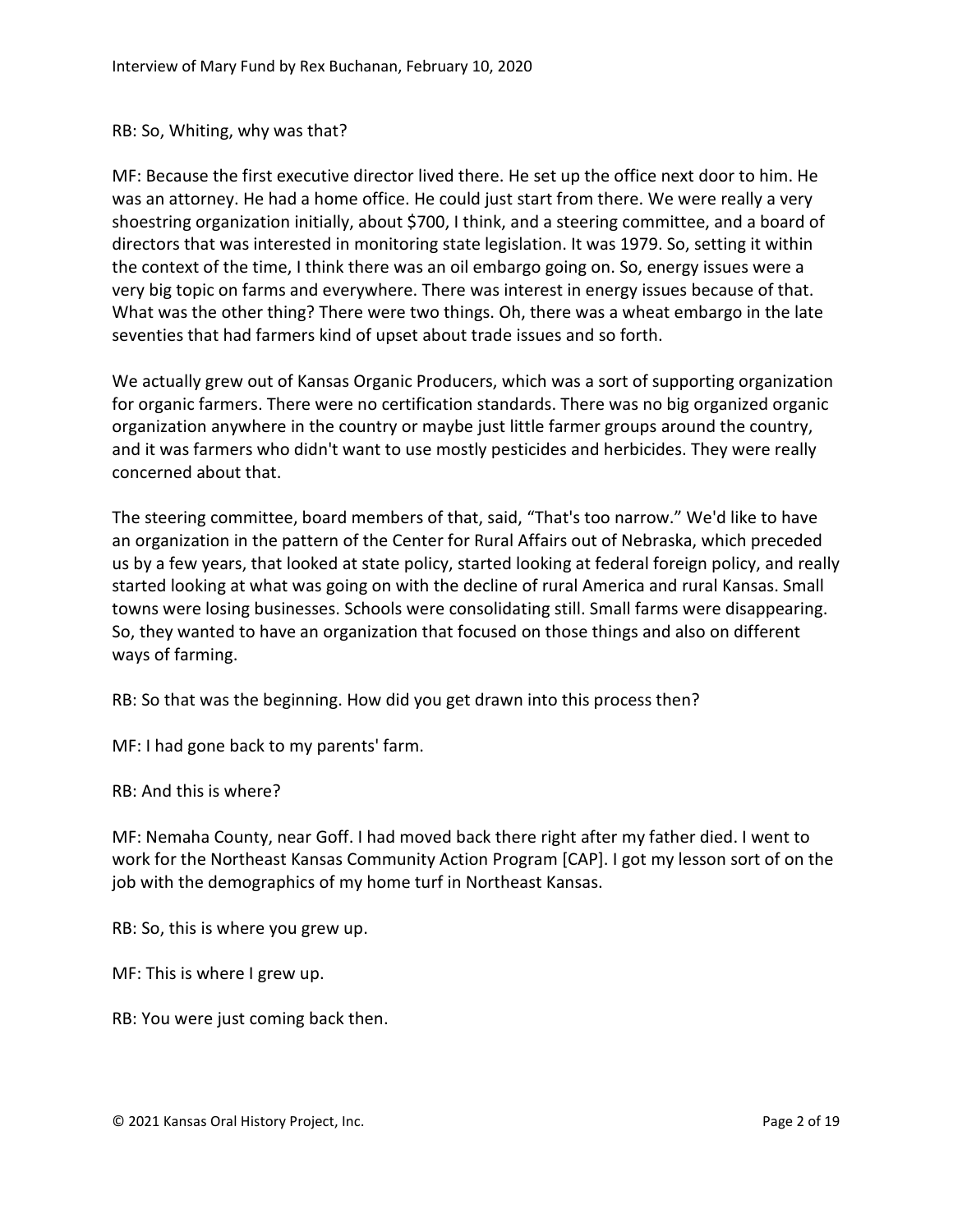MF: I came back and got a job with the CAP Agency, which dealt with low-income people and low-income problems. Eventually I was writing grants there. The board of directors at the Rural Center tapped me to come to work for them.

RB: What year is this?

MF: 1979 or '80.

RB: At that time, basically the Rural Center had just started. What did they want you to do?

MF: Well, my first task, I was actually an intern. We were looking at land and water rights ownership in Kansas.

RB: Why?

MF: Well, the concentration of farmland ownership at that time we thought was disturbing then. It's even more disturbing now.

RB: You mean, in terms of concentration of land in relatively few hands?

MF: Yes.

RB: How did water rights enter into that?

MF: Well, agriculture depends very much on water. So how we share those water rights or how we farm and what the impacts are on water quality, those are all sort of blended together. We thought that it was—we knew the Ogallala Aquifer is finite. We were asking questions about "Who owns it? Who owns the water? How are they using it? Who's actually making the policies that direct this? Is there some way that the state or somebody should get involved?" We were naive. We didn't know much about water policy. That's why we started looking into it.

There was also a lot of interest in other places and from sociologists about corporate agriculture and what was happening, sort of assuming that's driving family farms out. One of the things that we looked at, the *As You Sow* study by Walter Goldschmidt, [describing two communities,] Arvin and Dinuba—one was the corporate farm town, and the other was the sort of family farm town. We want to look at what are the numbers, what's going on in Kansas? So, we looked at Southwest Kansas, primarily.

RB: I have a few more questions about the Rural Center, and then we'll shift to what we're actually doing here, but I do think that background on the Rural Center is helpful for this conversation.

MF: Sure.

© 2021 Kansas Oral History Project, Inc. Page 3 of 19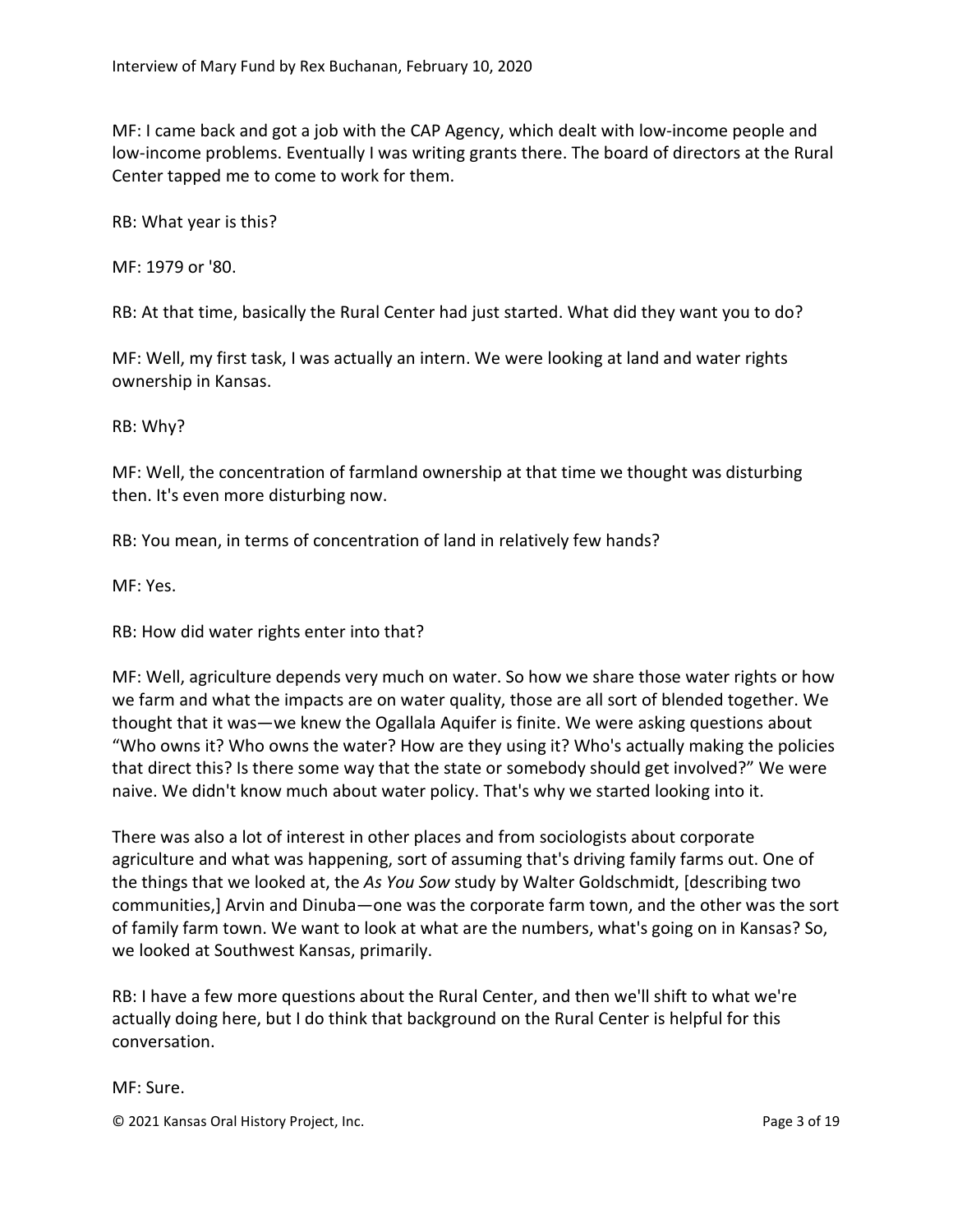RB: In those early days, and mostly it's because I read that newsletter off and on over the years. I always sort of associate the organization with Northeastern Kansas. That may not be fair. So, has your membership spread pretty much across the state? What's the focus?

MF: Technically we're not a membership organization. We have "friends of."

RB: Is that what I was?

MF: Yes. Still are, I would hope.

RB: I probably am. So, it's not a membership organization. It's just operated by a board.

MF: Yes.

RB: But you can subscribe to the newsletter.

MF: Yes.

RB: Are you spread across the state? How does that work?

MF: There are definitely more people in the eastern half of the state that are longtime friends of the Rural Center. We've never had a huge presence in the western part of the state, but it's increased. There's more going on out there in terms of—there's kind of a local and regional food movement because they rightly think that's connected to sort of a rural revitalization or could be. I would say half of the state.

RB: Mostly I think from my perspective I associate out west, it's big farms. There may be some of the elements of agriculture that you all focus on but not nearly as much as there is in eastern Kansas, especially in that part of the neck of the woods where I am.

So, you come to work there. Do you get involved with the policy end fairly quickly? How does that come about?

MF: I didn't get involved with policy immediately. We did the land and water rights ownership study, which was tedious. We didn't have a lot of computers at that time. I had a KU student who had access then. It was a project for her. So, she had access to the big mainframe computer at KU. At one point, we were actually entering the cards, the old punch cards, into that computer, which had the ownership records. We had been given access to that from I think it was ASCS, USDA agency at that time.

The policy stuff came probably a year or so after that. We decided that we wanted to help the public have a better understanding of water issues across the state. I started going to all of the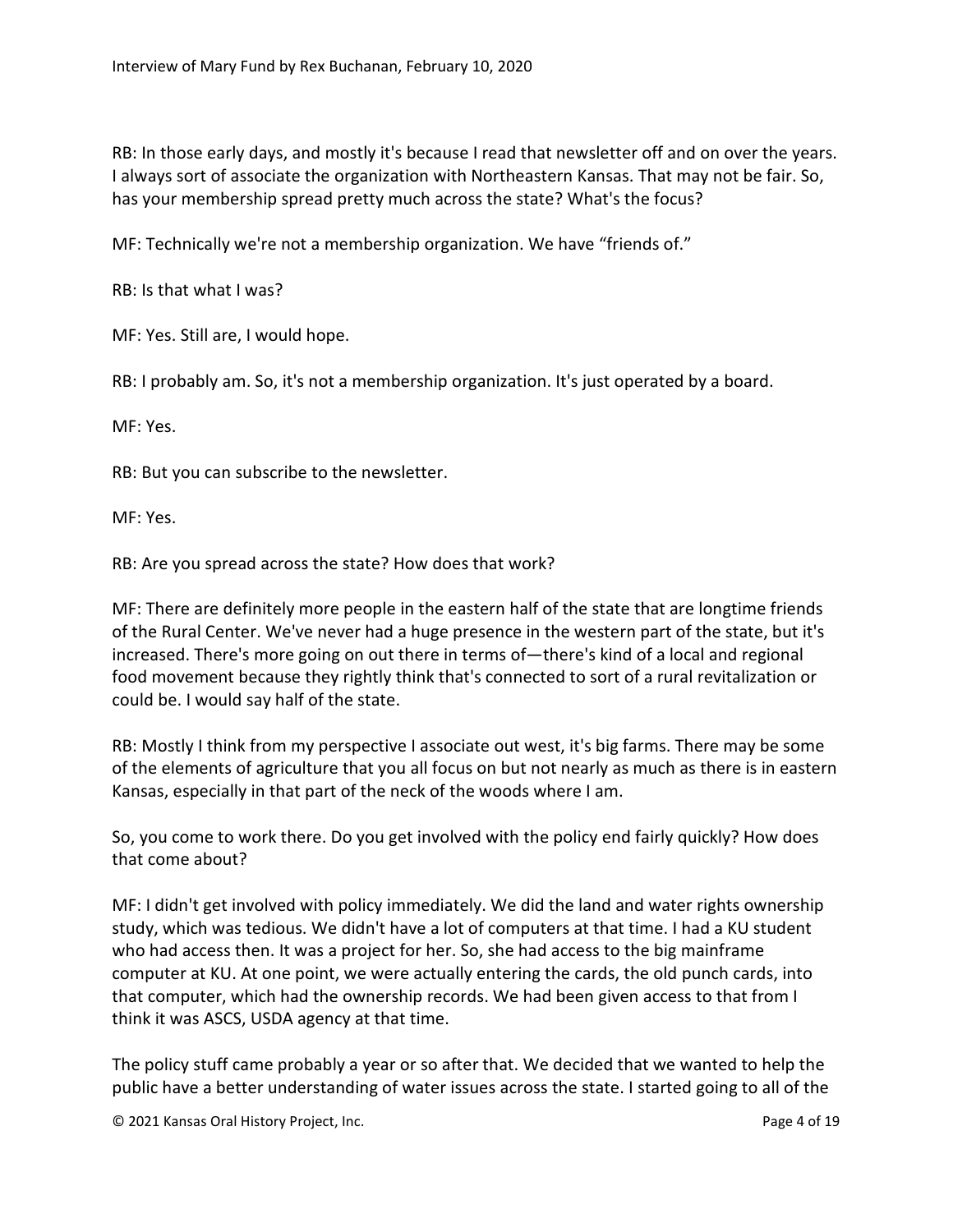Water Authority meetings. It wasn't a Water Authority then [the Kansas Water Resources Board was the predecessor to the Kansas Water Authority] but all the meetings I could.

RB: Right, that eventually morphs into the Water Authority.

MF: Yes, and I started looking, and just did a lot of research. I found all of the old Water Resources Board information, all those reports, and I put together something called *Water in Kansas, A Primer*.

RB: I remember that. So, in doing that work, what were the water issues that you and KRC focused on?

MF: Well, quality. In those early years, there was not much attention paid to quality. There were state regulations and so forth and monitoring schedules and patterns, but in terms of agriculture's impact on water quality, there wasn't a lot that was known or certainly not regulated. I have an English and literature background and journalism. I'm not a scientist. I always took the tack of "How can you make this understandable and easy for the average reader or anybody out there?" I felt like I was often asking really dumb questions, and I found out there are no dumb questions.

RB: More basic questions that a lot of people are not aware of.

MF: I remember talking to the then head of the Water Resources Institute, which was the joint between K State [Kansas State University] and KU [the University of Kansas], and asking, "What happens to agricultural chemicals when they run off or are in the water?" He said, "Well, Mary, I'm just as shocked as you are that we don't know more about that." So, a lot of research came after the '70s and '80s.

RB: A real focus from your organization's perspective on the water quality side as opposed to the quantity side—

MF: Well, you can never totally dismiss the quantity side. I think also what we wanted to do was to see that water policy would be connected with overall farm policy. So often it seemed that talking with legislators or policy makers, they'd say, "Well, that's farm policy. The feds take care of that. We don't really mess with that." But yet farm policy had a lot to do with how we farmed, the size of the farms, who was getting the subsidies or the benefits from those programs. We always thought that there needed to be that marriage—and still today, water policy in the states shouldn't be affected by farm policy, and farm policy tended to make more production. We were always going for more production. Quite often, the price would be quite low because we had a lot of production. But that was all because of the policy and they were using water to do it.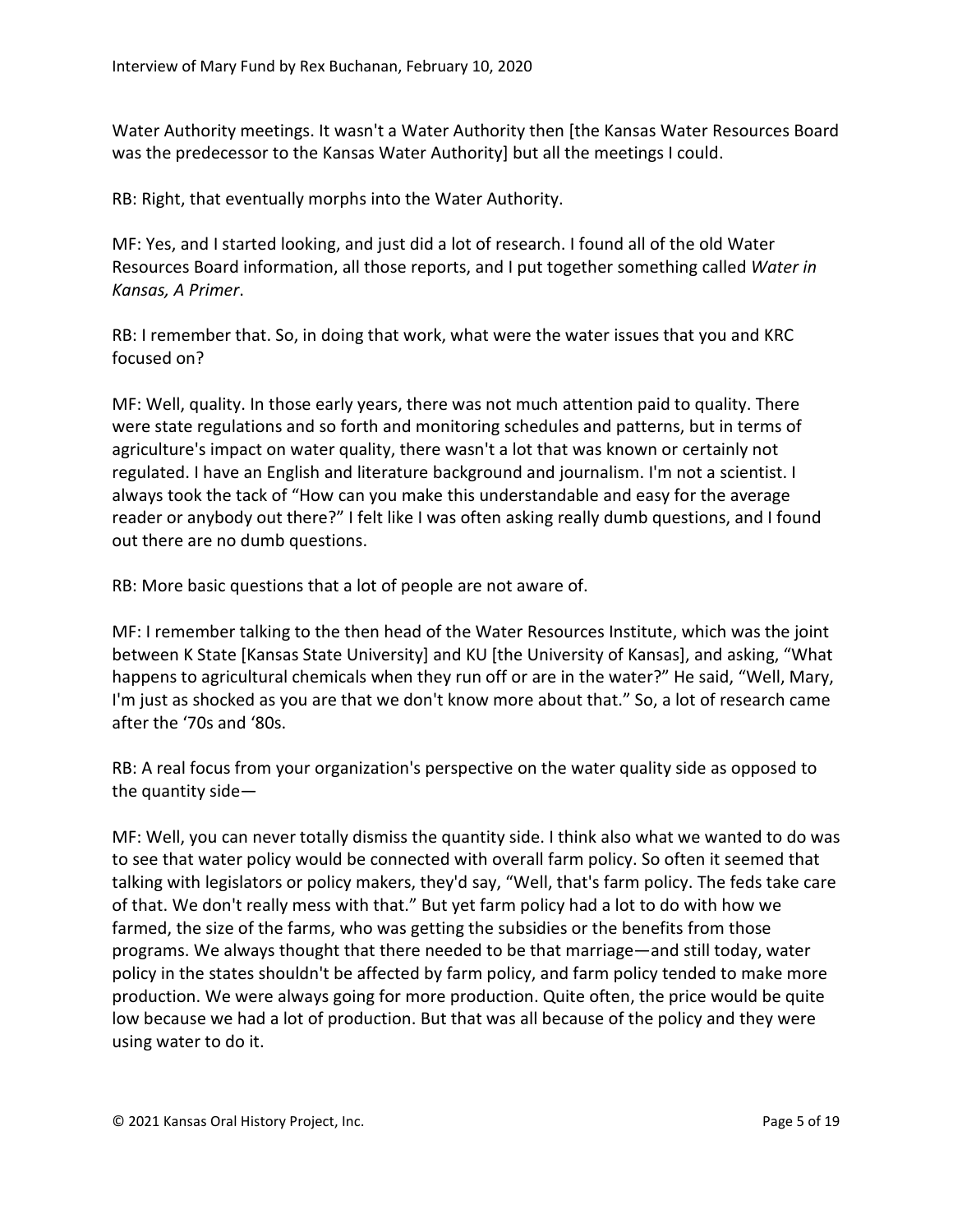RB: Your point is a good one though. Some of the policy decisions that the USDA would make or the Soil Conservation Service back in those days, when they do things that affect the land, they're immediately going to affect the water. Those water decisions felt like they sometimes made a little bit of a vacuum compared to ag [agriculture] decisions in general, right?

MF: They were using water, and we were using chemicals to make more production, and that affected water—how much, what was running off into it. There were hardly any programs or policies at that time that promoted organic agriculture or any alternatives. We weren't promoting cover crops at that time. We weren't talking about using less fertilizer or long-term rotations. Pretty much it was geared towards a corn/wheat or a corn/soybeans rotation towards all-out production for export.

RB: I understand you looked at quantity and quality both, and you can't really look at one and avoid the other. I will say, in terms of what environmental organizations tended to look at, it wasn't very often that they focused on water quality. Were you-all it? Were there other organizations that you were working with at the time?

MF: In the eighties, we also did a booklet called "Is Your Water Safe to Drink?" It was just a little consumer booklet. It talked about what the tests were, what you should look out for.

RB: For private wells.

MF: Yes, and it also talked about what you could ask about your municipal water. So, we did that. We looked at barriers to conservation, which is also related to water quality. We did a lot of stuff during the eighties, reporting on it, and there were no other organizations—

RB: That's what I'm getting at. In my memory, I couldn't really think of anybody.

MF: We got pretty good at asking the dumb questions, I guess.

RB: Did you do that in a legislative session yourself? Talk about that a little bit.

MF: We were active in promoting the development of the state [*Kansas] Water Plan*. We didn't do so much—we provided those materials that we researched and came up with. We provided those to policy makers. We didn't lobby so much. Our tactic has always been that it should be grassroots. So, we'd take information to people, and then they could go talk to their legislators. We monitored the legislature. We were there a lot during the development of the state Water Plan and followed that around the state.

RB: Did you carry that water quality message in that development of the Water Plan?

MF: I think so. I mean, we probably did. I can't remember anything specific.

© 2021 Kansas Oral History Project, Inc. Page 6 of 19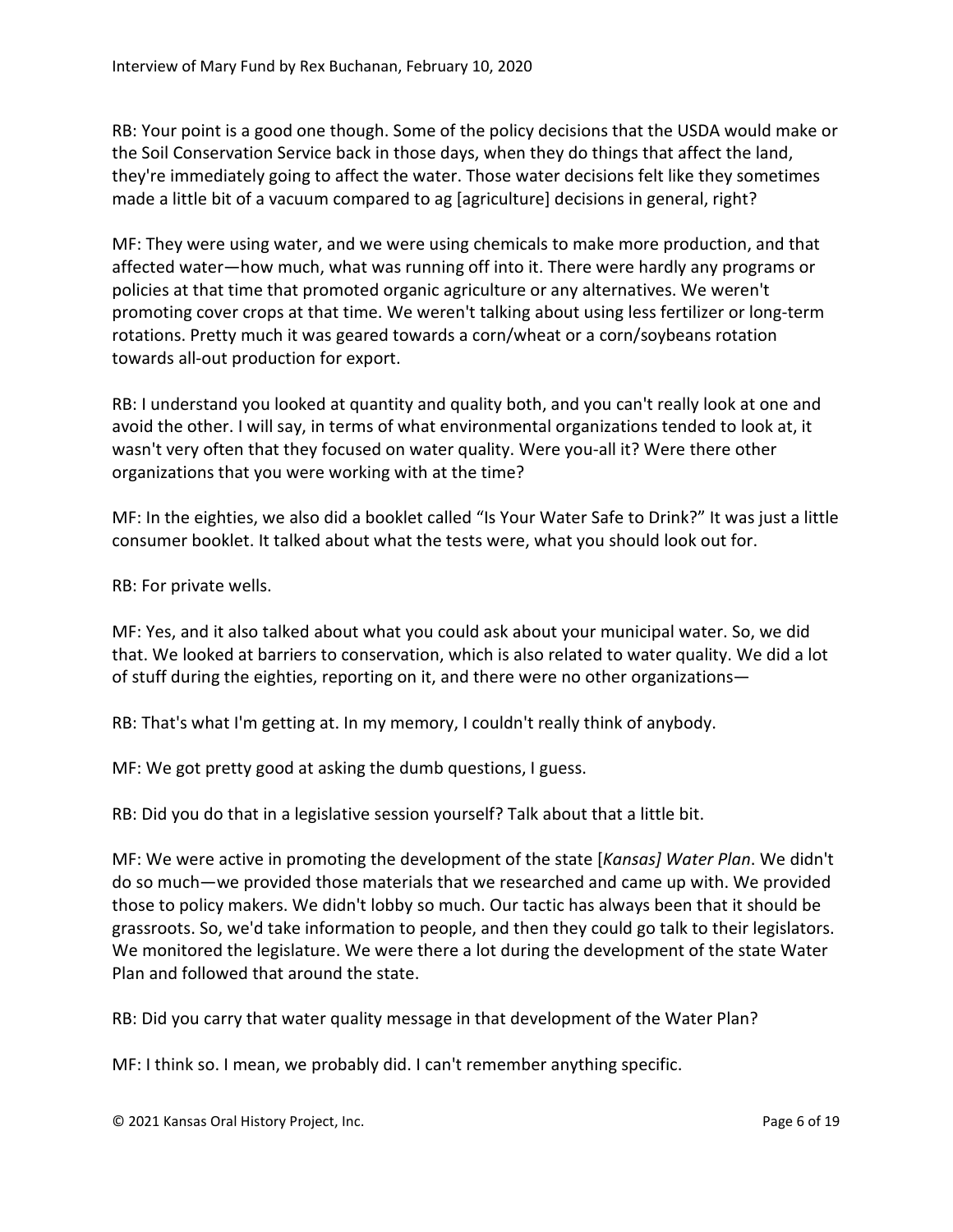RB: Did you feel like you got listened to? How effective do you think you were in that process?

MF: I think that what we were always most effective at was asking the question, putting the issue on the table, and being persistent enough that then somebody else with more cred—

RB: Technical expertise.

MF: And larger membership. Then they would take it up, and then it would become an issue.

RB: Can you think of an example of something like that?

MF: I think the water quality issues in general in relation to agriculture. I do remember testifying before—I think this was when there was a Water Authority just starting out—asking those questions about agricultural chemicals. It did end up being a section of the Water Plan and their research—this was a research conference, asking people to come in and say, "What's the issues you want?" It did end up being something called "The Fate of Ag Chemicals in the Environment." So, they did add that. I think they were listening. They maybe didn't want to give us a lot of credit for bringing those issues up.

RB: Did you interact with the [Kansas] Department of Health and Environment that much in that process? That tends to be where the water quality side tends to show up.

MF: I think only to get information.

RB: But on pushing the regulatory side or asking those kinds of questions, you mostly worked through Water Authority and the Water Office.

MF: Yes.

RB: Did you get to at all the energy issues in that process then?

MF: Very early on, we were involved in energy issues, very early, like the initial five years of the organization. That was probably because of the leadership in the organization at that time. Like I said, there was an energy, an oil embargo, and so it was on everybody's minds, energy use. So, we tried to do some very rudimentary solar workshops, things for the farm that could be implemented.

RB: Let me ask you about a couple of things that go on in this process. You guys may not have had any involvement with them. This is what I was thinking about in terms of the energy side, and it will become clear where I'm going with this in a second, but one of them was low-level radioactive waste. Were you all involved with that?

MF: Oh, yes. There was the Central [Interstate Low Level Radioactive] Waste Compact.

© 2021 Kansas Oral History Project, Inc. Page 7 of 19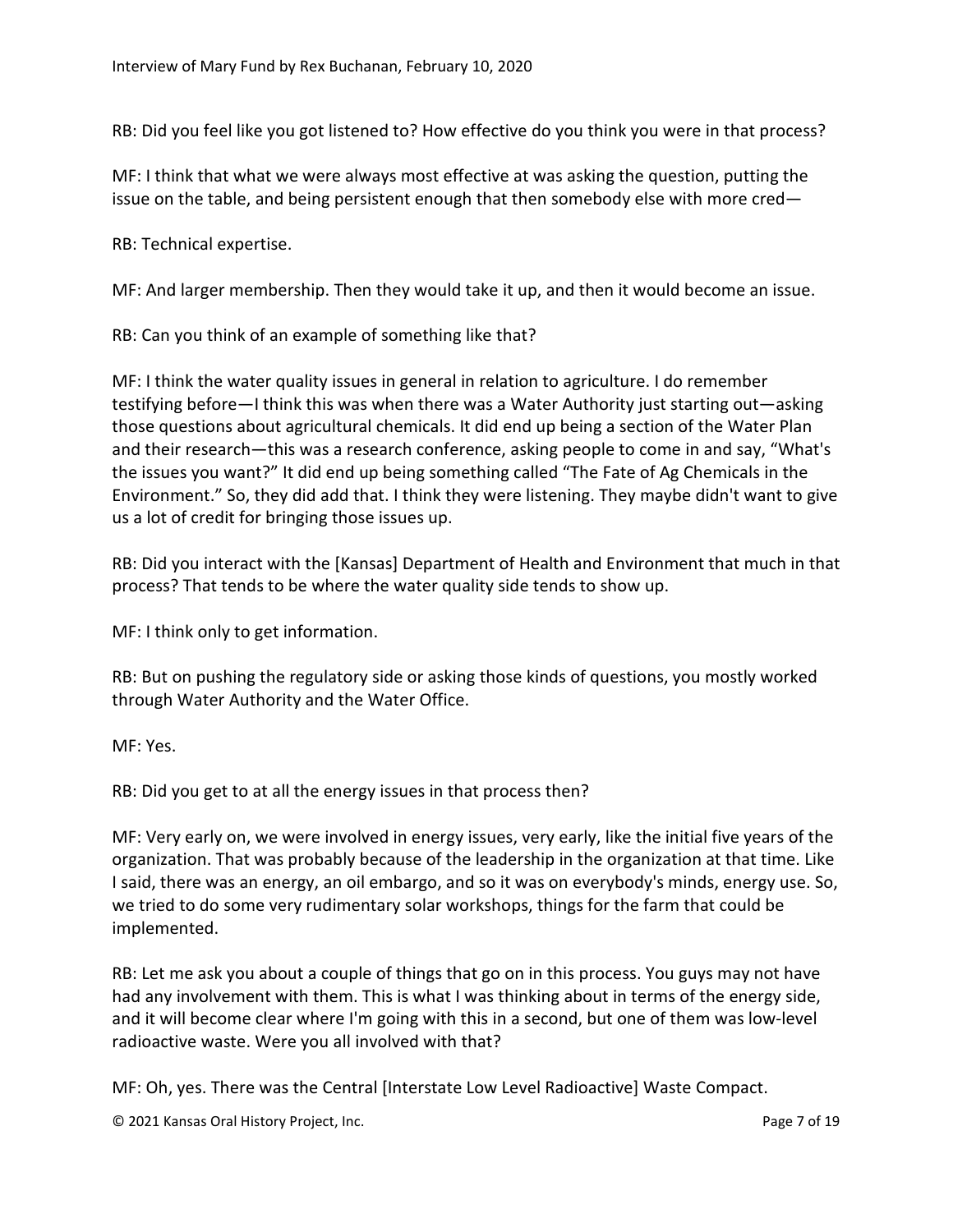RB: Right, there was a five-state compact that was looking at low-level [radioactive waste disposal] sites possibly within the state [Kansas].

MF: There was a period of time when that arose, and they published a map that sent everybody crazy.

RB: I remember that very clearly. They were looking at basically a lot of times shale units that they could then place—

MF: They were looking at an area of northeast, north-central Kansas. So when that got out, all of the "Not in my Backyard" folks—I didn't know so many people knew who I was in northeast Kansas because I got lots of phone calls from people saying, "I know you work on environmental stuff. So, what do we do?" So, we did get involved in that.

RB: The person that I really associate with a lot of that reaction was Laura McClure who was a representative from Osborne County [member of the Kansas House of Representatives from 1993-2003]. That was one of the areas. There was a series of big public meetings and car caravans and all of that. So, you were involved in that.

MF: We organized some public information meetings and did the PR [public relations] work to get people to the big public meetings.

RB: So, the connection there is just sort of a rural area and response to what the concerns were that people felt like were going on.

Another issue that shows up at that time that gets a lot of grassroots involvement is Cheyenne Bottoms [wetland area in Barton County]. Were you involved in that?

MF: We didn't get as involved in that. Audubon led the charge on that. We supported them. Actually, somewhere in there was the development of something called the Environmental Lobby Caucus. There were a number of environmental organizations, and the Rural Center was one of those groups that participated. There were six, seven, eight varied organizations that formed the core of that. They would meet on Friday afternoons every week here in Topeka after the legislators left and discuss issues and shared information, and different groups would take the lead on different things.

RB: As I sit here and think about it, just in watching it from my perspective, the others, there was a KNRC [Kansas Natural Resource Council], the Sierra Club to a certain extent, Audubon—

MF: And the Kansas Wildlife Federation was active in that group.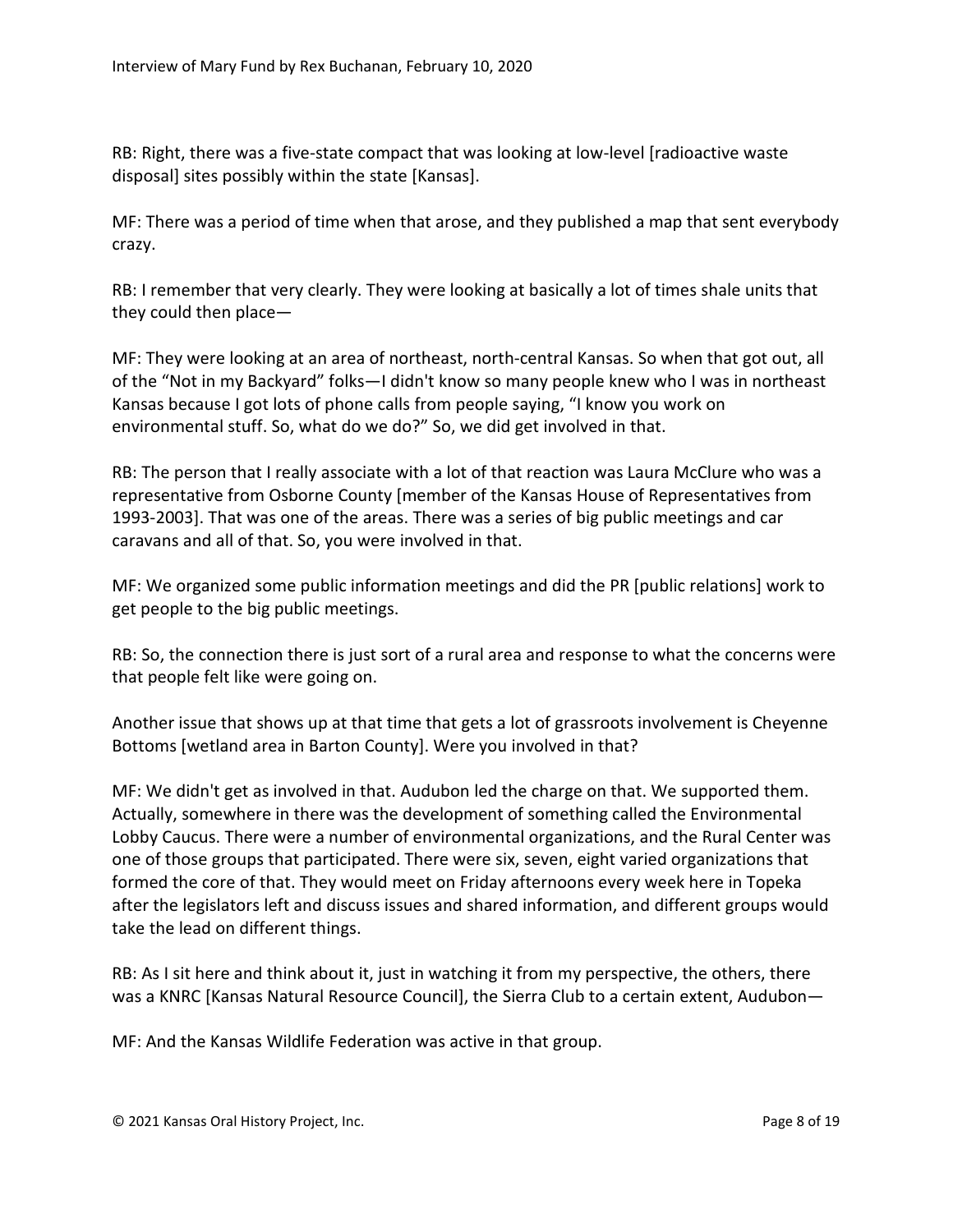RB: Does that feel like sort of a high-water mark for these environmental groups coming together and working together on issues?

MF: Yes, it was. I'm not quite sure why it all dissipated there for a while. I think some of the organizations had trouble keeping funding. I think basically it's come back again.

RB: It feels like it's trying to.

MF: Yes.

RB: But that period there, I don't even know what era, it may be like '85 or so.

MF: Yes.

RB: Mid-eighties, we'll call it, as I look at it in retrospect, really there were a lot of groups, maybe at least from the outside that looked like they were somewhat coordinated.

MF: Well, they were. I've tried to explain that to some of the younger people involved in some of the environmental groups now. We had a caucus. We had a coalition. It was a working one.

RB: There were basically strength in numbers at that point.

MF: Yes.

RB: That was kind of what was going on.

MF: We worked on everything from recycling to energy legislation to water. Water—the state Water Plan and getting that established was a big thing.

RB: A couple of things related to that, and I'll come back to the Water Plan funding specifically in a second. In previous conversations, one of the people we talked to specifically that was really striking to me was Joyce Wolf. When I talked to her about her legislative activity, and she started to recount some of it, it was real striking that an awful lot of the people involved at that level of the environmental movement were women.

MF: Yes, that's true.

RB: Talk about that and why that was.

MF: That's true to some extent even today. There are a lot of women who—you can argue that it's because we're the homemakers, we're the mothers, and so we're concerned about everything from what water our kids drink to what kind of food, what's in the food, and so forth. It could also be we work cheaper. We're cheaper to hire.

© 2021 Kansas Oral History Project, Inc. Page 9 of 19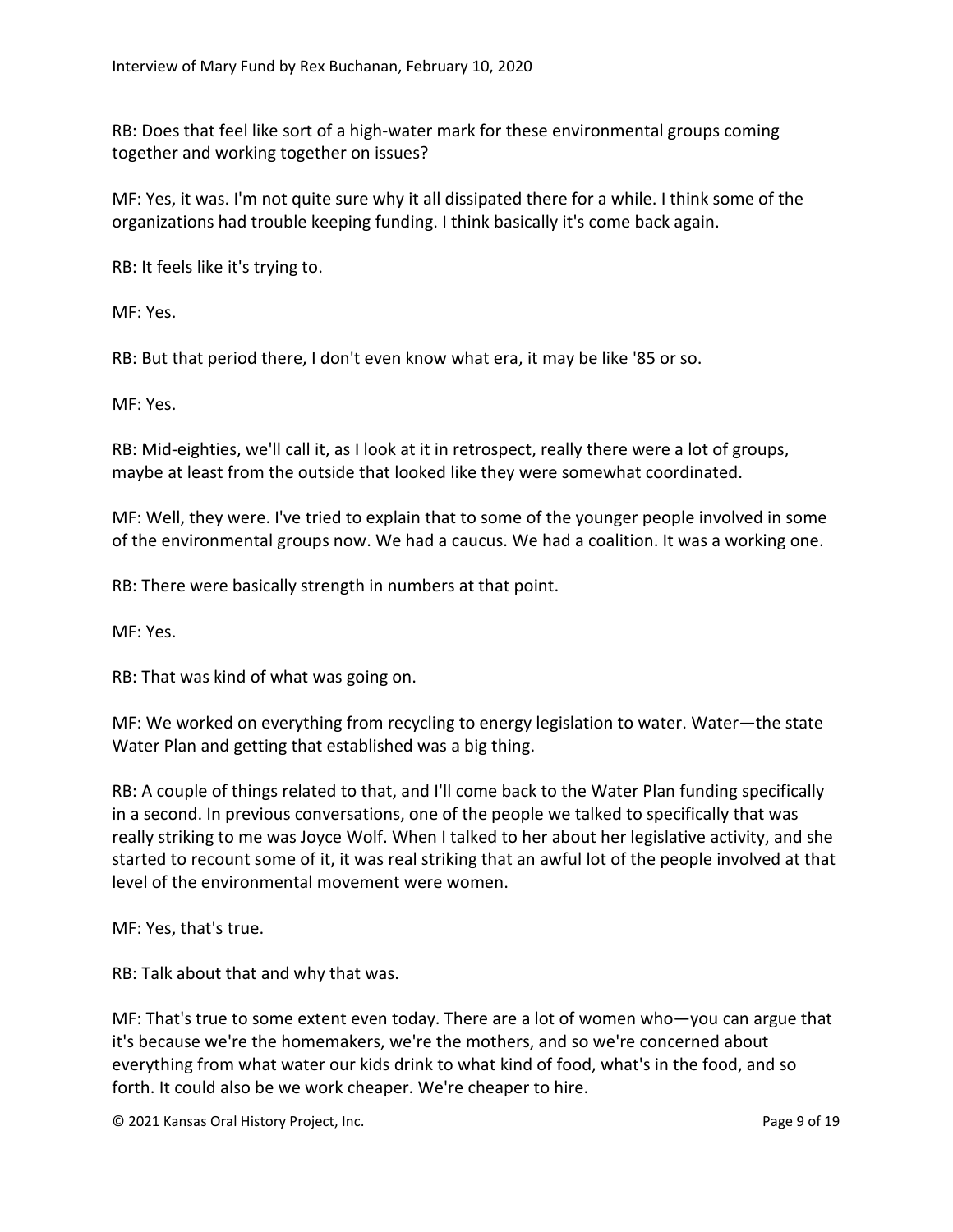RB: That was Joyce's answer.

MF: Yes, and we worked well together.

RB: As I think about it, it was a fairly cooperative group. It was not even a case of setting differences aside; it was almost like you didn't have any.

MF: There weren't differences at that point. We worked on different things. We didn't have a lot of—there was no infighting, no problems that way.

RB: Let's talk about, and one of the things we focused on here throughout these conversations has been Water Plan funding. It's one thing to develop a Water Plan. The State did that fairly early on, and it has been fairly meticulous about planning process, but a plan doesn't get you anywhere if you don't have priorities and resources to put into it. When the State went through that process of trying to develop Water Plan funding, were you all involved in that process?

MF: Somewhat. I don't remember the details. I think I warned you about that earlier. Obviously, you have to have the money. I don't remember exactly what was going on. I know that there was lots of discussion when the Water Plan came to be, that "Well we don't want this to just sit on a shelf somewhere." It was pretty clear that we were not going to have a huge amount of money dedicated at any one time, but little did we know that it was going to be siphoned off at some point in the future and not even the minimum that we asked for.

RB: But in terms of the actual passage of that sort of package of funding sources that went into the Water Plan, you guys weren't hugely involved with that?

MF: We didn't get hugely involved at that point.

RB: Let's talk a little bit about one of the programs, and this is getting towards the tail end of some of the time, but during the Graves administration, there was an emphasis on particularly voluntary efforts to look at the issues that you all focused on in terms of nonpoint source pollution, especially run-off atrazine is my big memory, but there may be some other things as well.

MF: Yes.

RB: Talk about that a little bit.

MF: I served on the Pesticide Management area that focused, specifically on atrazine. Voluntary efforts are great, but I never set much store on whether they would do much good because you have to understand why you'd doing certain things, why you're changing a farming practice,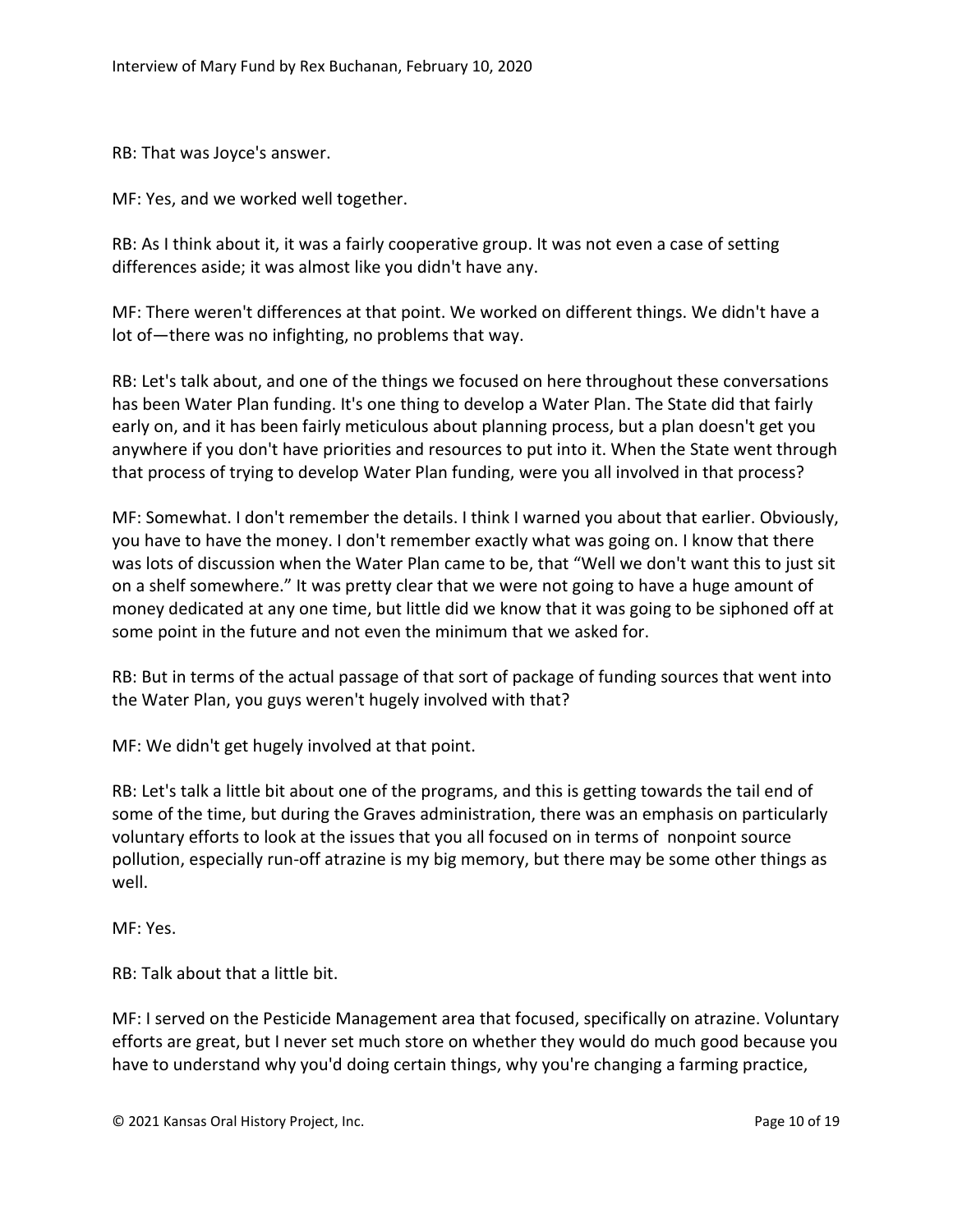and I'm not sure that that has actually made—there was enough attention on that. Farmers didn't understand maybe why they should have been altering their behavior some.

I remember standing out—this was one of the water quality tours—we were somewhere along a stream bank and talking about this is how this should look for protecting water quality, and I said, "Well, but how do we get people to stop bulldozing out all of these streams?" We talked about putting buffer strips and so forth in, but we weren't doing anything, and how do you get them to do that? Well, it's probably not going to come through as totally voluntary.

I mean, all of our conservation policies have been predicated on farmers being willing to do the right thing. We did a study that actually just imitated, just followed other studies similar where we looked at what the barriers to conservation are. Why don't farmers do these things? What's standing in their way? We found out that even though they'll say it's economics a lot of times, a very close second was simply the cultural and social and peer pressure to keep doing it the way they've always done it, and that's true today.

RB: I grew up on a farm, and very often it is cultural. There are only certainly things you do, and there's a risk that's run if you're doing something that's so completely different from everybody else.

MF: We see that today. We see that today with the emphasis on soil health, and farmers who are adopting cover crops and a continuous "no till" with cover crops in there. They find each other. Now we have the technology. They can find each other on Facebook and text each other. They're not neighbors. They're clear across the state from each other.

RB: Form their own communities.

MF: They form their own community to educate. We didn't have that.

RB: In that era in the late '80s and early '90s, to suggest really hardcore regulation in order to reduce nonpoint source pollution at the kind of scale that we're talking about—

MF: Right. It wasn't going to work. I'm a farmer, too. The last thing I want is somebody coming in and telling me what I have to do. If you have a little more flexibility of some choices, one of the things that we did and we're lucky—this is when we started working with KDHE was with our Clean Water Farms project, which started in 1995. It went on for like fifteen years. We had multiple years of funding, and we were able to finally put money where our mouth was on some of those things because we could fund small demonstrations. It wasn't a lot of money. We only offered \$5,000 grants, which you would think would not be enough to maybe get big things done, but we kept it low because we wanted to work with more farmers, and the demonstration part of it was that they had to have a tour. They had to have an educational piece to it.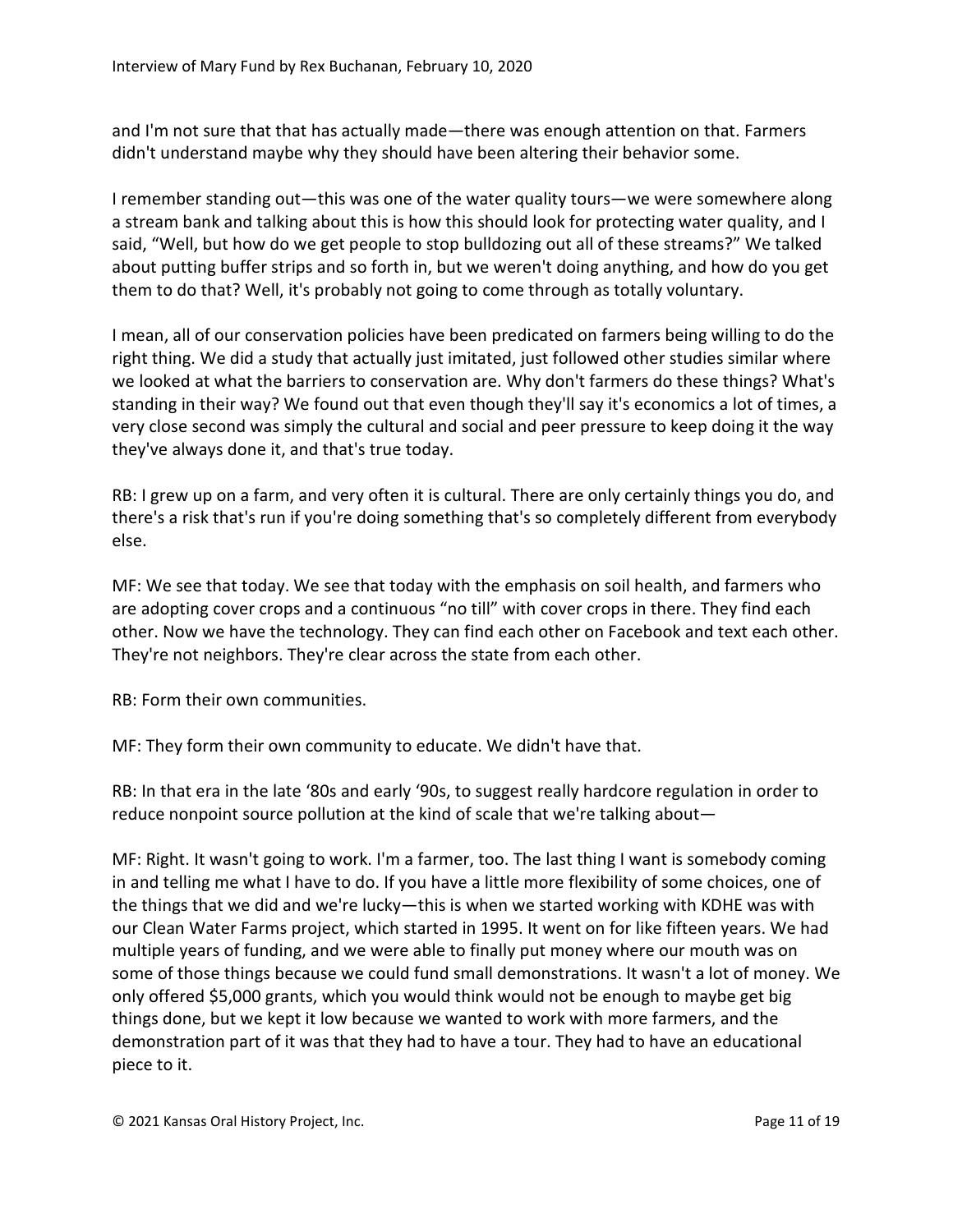Part of that, too, after the first four or five years, we worked with K-State and with I think even KDA [Kansas Department of Agriculture] was part of the planning group to come up with a whole farm planning tool. The River Friendly Farm Plan was what we called it. The idea behind that was if people understand why they're doing something or being asked to do something, they have a better chance of going ahead—

RB: Other than being told.

MF: Right. That whole thing was, "Let's get some models out there that show people that these things work." So popular were intensive rotational grazing and alternative watering systems. This was sort of at the beginning when USDA NRCS was even starting to look at some of that stuff. Now it's commonplace, but it wasn't at the time. So that was an area where we pulled away from policy stuff and started working on models and working with farmers. We did probably three hundred or so of those whole farm plans.

RB: Were those geographically spread across the state?

MF: They were mostly in the eastern part of the state. There were a few in central and west. The eastern part of the state is where the nonpoint runoff was the greatest problem.

RB: I'm not quite sure the best way to put this, but it's so dry out west that, by and large, runoff is not going to wind up in most of those tributaries anyway. Really where you run into problem is back in eastern Kansas, where you get big rainfall events that flush all sorts of stuff.

So, in effect that was again a voluntary demonstration program. Based on what you know today, in terms of those programs and how they worked, do you feel like they were successful in doing what they were meant to do?

MF: The Clean Water Farms program? Which program?

RB: The voluntary programs, that one, and in a broader sense, I guess. How much better off are we today in dealing with this issue than we were twenty, thirty, forty years ago?

MF: We're probably better off, but I think there's still a long way to go. We'd like to think that with no till and with the advances there that we stopped a lot of the nonpoint runoff, and we haven't. We still have a lot of water quality impairments and problems in streams and so forth. I think it's just the sheer, the scope of the problem, the scope of the ground, the landscape that has to be covered that it makes it really difficult to say that we've made a lot of progress. I want to be optimistic and say that we have, but I'm skeptical.

RB: There's certainly more awareness of the issue than there might have been certainly thirty or forty years ago. Back in those days, it was kind of, if a certain amount of atrazine is good, twice as much must be better. I don't know that anybody thinks in those terms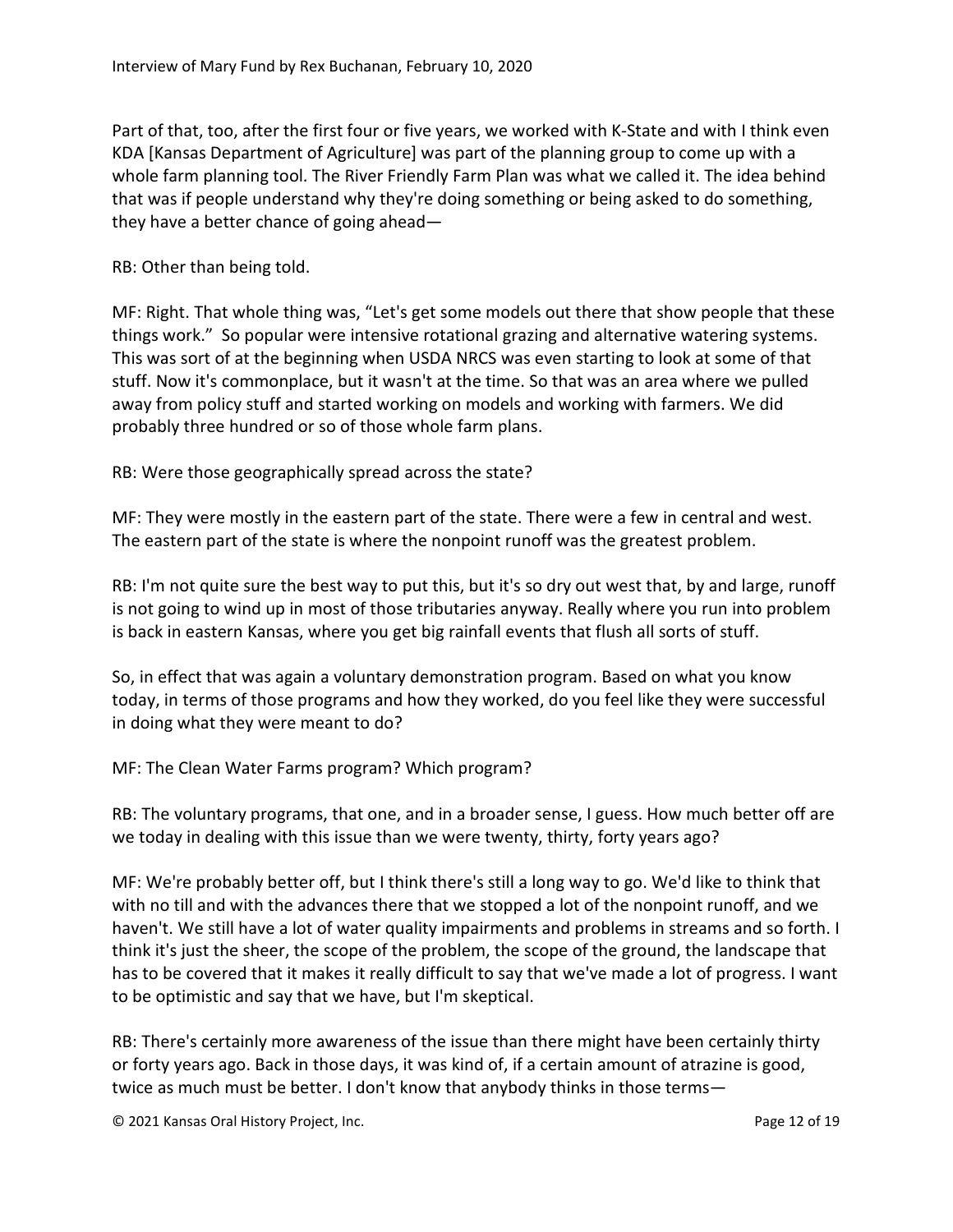MF: Well, just the sheer cost of it. We were also active during the farm crisis. It's probably not the first farm crisis, but the farm crisis of the 1980s. That was actually sort of the beginning of a lot of sustainable agriculture organizations, and a lot of those farming practices being pushed from various people because they were to lower the cost. If you relied on old-fashioned crop rotations and if you couldn't afford the atrazine, the chemicals, they had to go back to some other weed-control process.

RB: How do you feel that no till plays into this? Has it been an overall benefit, water qualitywise?

MF: I think that it's considered a bigger benefit than it has actually been because you can go down any country road, and you can see what fields are considered no till by NRCS and by the farmers, and you still see soil in the ditches. I mean, you have heavy rainfalls. You still see it, and it's improving because we're seeing cover crops mixed with that. That's helping, but just recently I ask in my WRAPS watershed, "What is the percentage of the ground that's covered with no till here?" and they said 15 percent. That's not much.

RB: Recently in some conversations with folks out west, those percentages, they're higher than that—

MF: They may be higher out there.

RB: But they're going down. They're not going up, which is pretty striking as well.

MF: It's hard to convince farmers to talk about environmental issues when they're going broke or when they're having financial stress. So, they're going to continue to do things as they have. It's like one more straw on the camel's back for them to bring up, "Well, you need to be doing this."

RB: I'm not quite sure how to fashion this question I'm about to ask you. Now you're sitting here in 2020. You had thirty-five years of exposure to the water world, the water bureaucracy, both federal and state. Certainly, you know a lot more about how this world operates.

MF: I used to think I did, but lately I don't know.

RB: Why?

MF: Just politics in general.

RB: You must look back at when you started and think, "Boy, there was a huge world out there that I didn't know anything about that I sort of waded into." Are there things that you wish you would have known then that you can look back on?

© 2021 Kansas Oral History Project, Inc. Page 13 of 19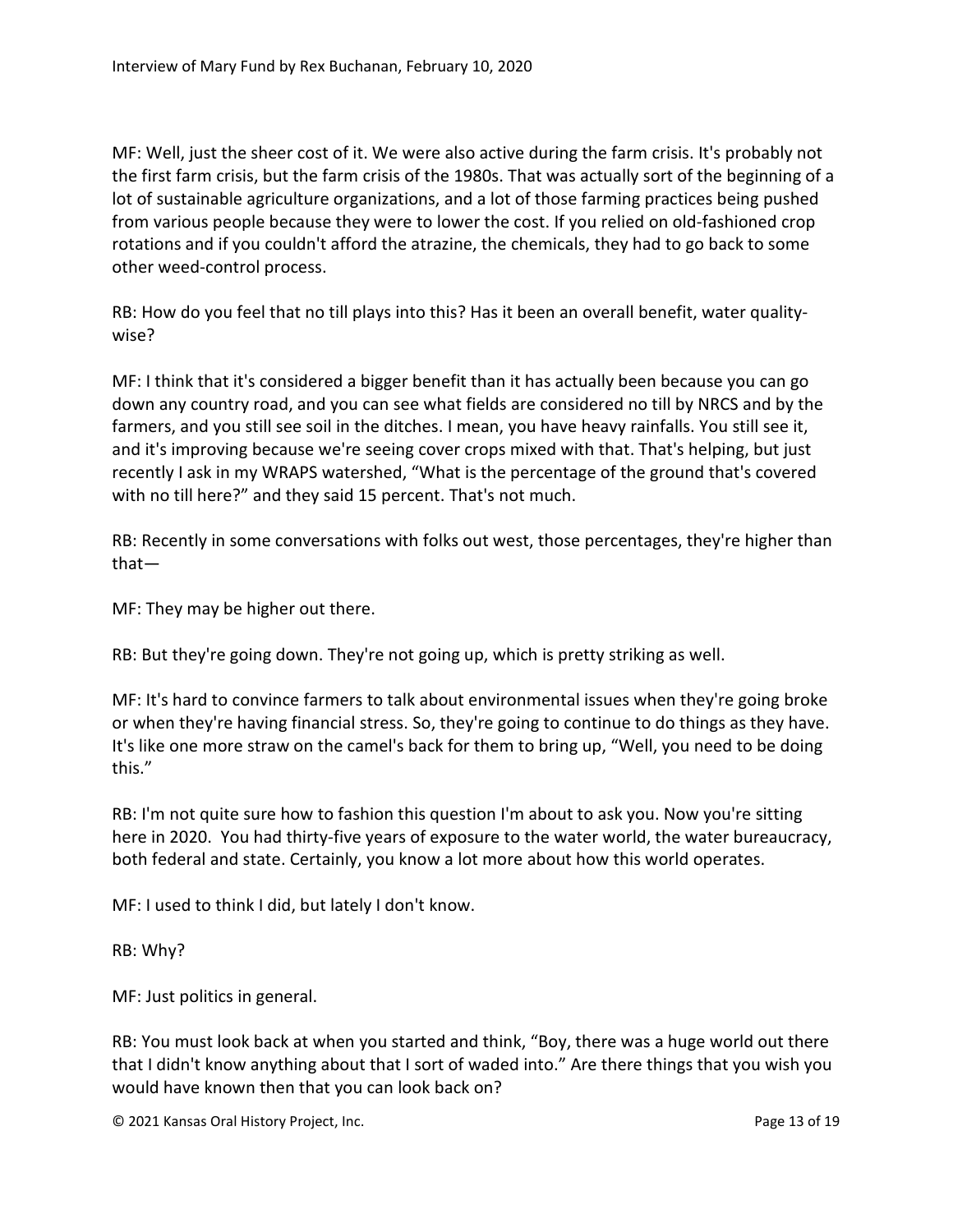MF: Well, you always can do that. I looked at the final chapter of the *Water in Kansas, A Primer*, and some of the conclusions in there. That was written in 1984. It talked about how a lot of our problems were because we had taken a "development and technology can solve all our problems" approach, and that we needed to get beyond that and recognize what was appropriate technology, but we needed to ask some questions along the way as to what would make—how can we build a sustainable resource base, one that renews itself and is around for generations to come as opposed to using it or losing it. So that was where that left off.

If you think about it today, there have been technological advances for efficiency and irrigation, but we're still pumping the Ogallala. We still have nonpoint pollution problems.

## RB: Water impairments.

MF: We still have more of a question of "Well, we have to grow. We have to develop this, and technology will solve it." The changes have to happen in people's heads, and it has to be sort of a paradigm shift from that. I'm all for technology. I like my computer. I like my washing machine, all of these things. But are we going to have drones doing agriculture? Very expensive. What about the people? We have to understand that people are also a resource, and people are part of the natural resources in Kansas, and we have to protect those so that there can be communities in the future. We haven't reached that. We haven't learned those lessons.

RB: Learned the lessons may not be quite the right way to put it but solve those priorities that you identified. So, at your meeting down in Wichita, the lieutenant governor spoke about this rural task force and the listening tour that went on. I was just there for his talk and the questions and answers. I didn't hear a word about water in that conversation.

## MF: No.

RB: I heard a lot about broadband and medical health and all sorts of things. As I sat there, I was really struck that there was no conversation about natural resource depletion in a part of the world where natural resource depletion is going on.

MF: Wichita has had more than its share of water issues, quality and—

RB: But those rural areas out west, if you look at the areas that have water shortages out west, they're also the same counties and towns that are already struggling with the demographic issues of basically a reduction of population, an aging population.

MF: Sure. I don't know why the Office of Rural Prosperity doesn't talk about resource issues. They don't really talk about agriculture issues. Everybody seems to think that the growth of a community in a rural area, you need to diversify away from agriculture. The problem is that agriculture is part of the problem. When you see the signs that say, "One Farmer Feeds You and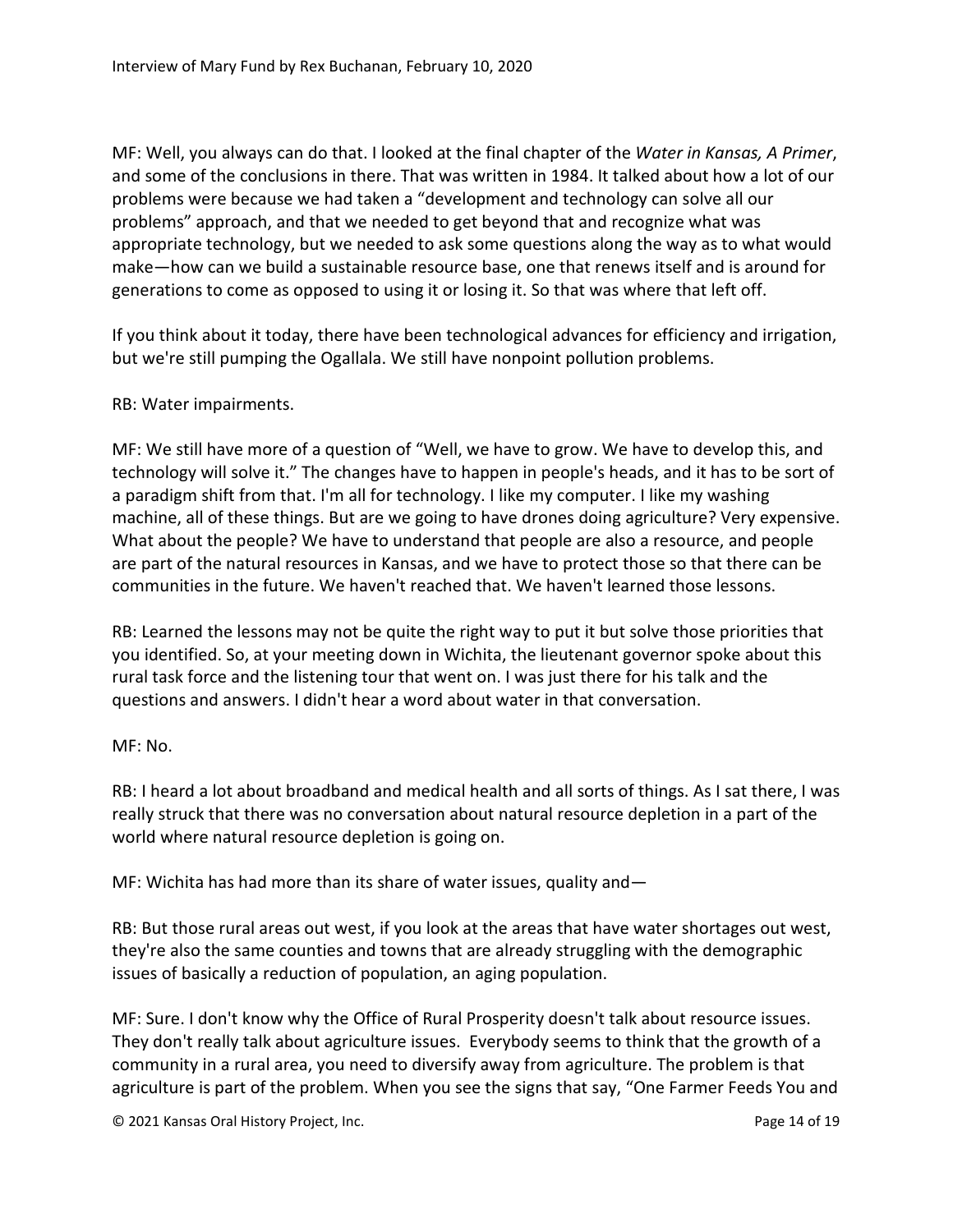128 People," that's the story. We've become efficient, but that depletes people. We don't need people out there. That's kind of the contradiction and the conundrum. How do you get more people out there? Can you do it without just building a different kind of agricultural economy?

In the past ten, twenty years, we talked more about local and regional food economies. There's no silver bullet that local food, which is a big trending thing across the country, that's not going to solve problems, but for food security, for communities, it offers a lot of opportunity for businesses to develop, to bring people back or to keep people. That's actually just as important is to keep people.

RB: A couple of things. When you look at those water issues, a lot of the places that have plenty of water are the same places where there's already a surplus population today like in Johnson County.

MF: Right.

RB: They don't have a water problem. They're not going to have a water problem. That's where everybody moves to. But I do want to sort of touch on where you were just going in the sense of small-scale organic farming is not going to solve the issues of western Kansas.

## MF: No.

RB: But certainly, there has been an increase in that kind of small farm in northeastern Kansas, through a lot of this state, hasn't there, that must make you feel pretty good?

MF: Yes, the growth of interest in how we raise food, who raises it, that's a development that's been a real positive one. But even the smaller scale farmers right now are having trouble making a living at that. I've never been interested in encouraging people to work for a poverty wage. So, it's good on the one hand, but there's still some issues. I think land access, the high cost of land—the cost of land is killing beginning farmers. It's hurting the retiring farmers. It's good to see that development, all that interest, but it's not a silver bullet.

We talk to people about expanding their enterprises and maybe adopting some fruit and vegetable production, but it wouldn't take a huge number of farms to supply Kansas. We would like them to be able to do that.

RB: A fair number of those are relatively young people. You're right. Even with a small amount of land, given the prices in the part of the world where they live, land prices are such that it's probably prohibitive.

MF: There's a real problem. As I said, people are resources, too. We have priced them right out of their future on farms.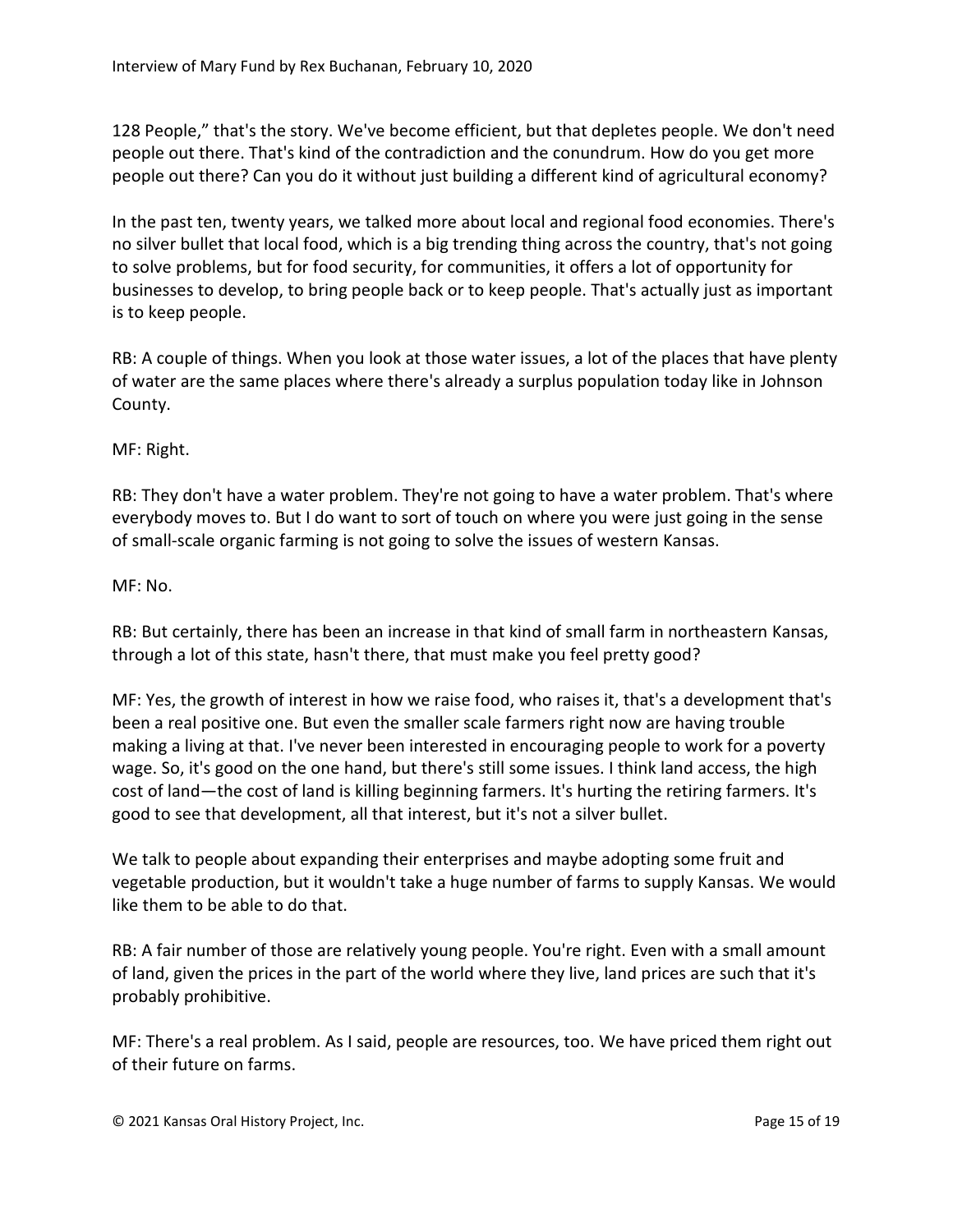RB: The Rural Center and you, however you want to put it, sort of see the connection between natural resources and people and ag [agriculture] in ways that most environmental organizations in this state probably don't. Other environmental organizations, they know the farming is out there. They know ag exists. They know ag plays a big role in land use and water and resources, but they don't really necessarily understand or appreciate that role. That seems to me where you all are different.

MF: I think so, and I hope that we have played the role of trying to explain to some of them why some positions won't work, why they're hard for the farmers to adopt or understand. Farmers certainly don't want people from environmental groups telling them what to do. I'm a farmer, and I'm that way, too. I think that we've always had strong feelings about the environment ourselves as an ag organization.

RB: Are you essentially optimistic about the future of rural Kansas?

MF: I think that it depends on what day you catch me. I'm optimistic because I see all of these people who would like to come back to a rural community, but there's challenges. That's why I was thrilled to see the Office of Rural Prosperity. I thought, "Okay, they're finally going to start to deal with some of this." There's no housing. You can telecommute on a lot of jobs, so you don't even have to have the jobs right there, but, again, they're not good paying jobs.

It's all connected. I think that's what makes me both optimistic but also not optimistic because if you're trying to bring people back to rural communities, they have to have a decent-paying job. The young people have outrageous student debt. So, they feel like they have to stay in an urban area, and they can't afford to move back. Then there's no housing for them to move back to.

What I've been told in my community is that farmers won't let go of two or three acres so that somebody could even build a house. I think there's a whole lot of things that—it's extremely challenging to be optimistic when you realize all the pieces that have to come together.

RB: There's housing. Telecommute, you have to have good broadband service, which doesn't necessarily exist out there. Nobody's going to want to live anywhere where there isn't good medical service or where they've got to drive long distances to get there.

MF: Or where they close the schools.

RB: You put all that together, and it just feels to me like it's a really tough situation. Maybe there is no real good answer at this point. Nobody wants to hear that, but I'm not sure what the real good answer is, and I grew up in one of those towns.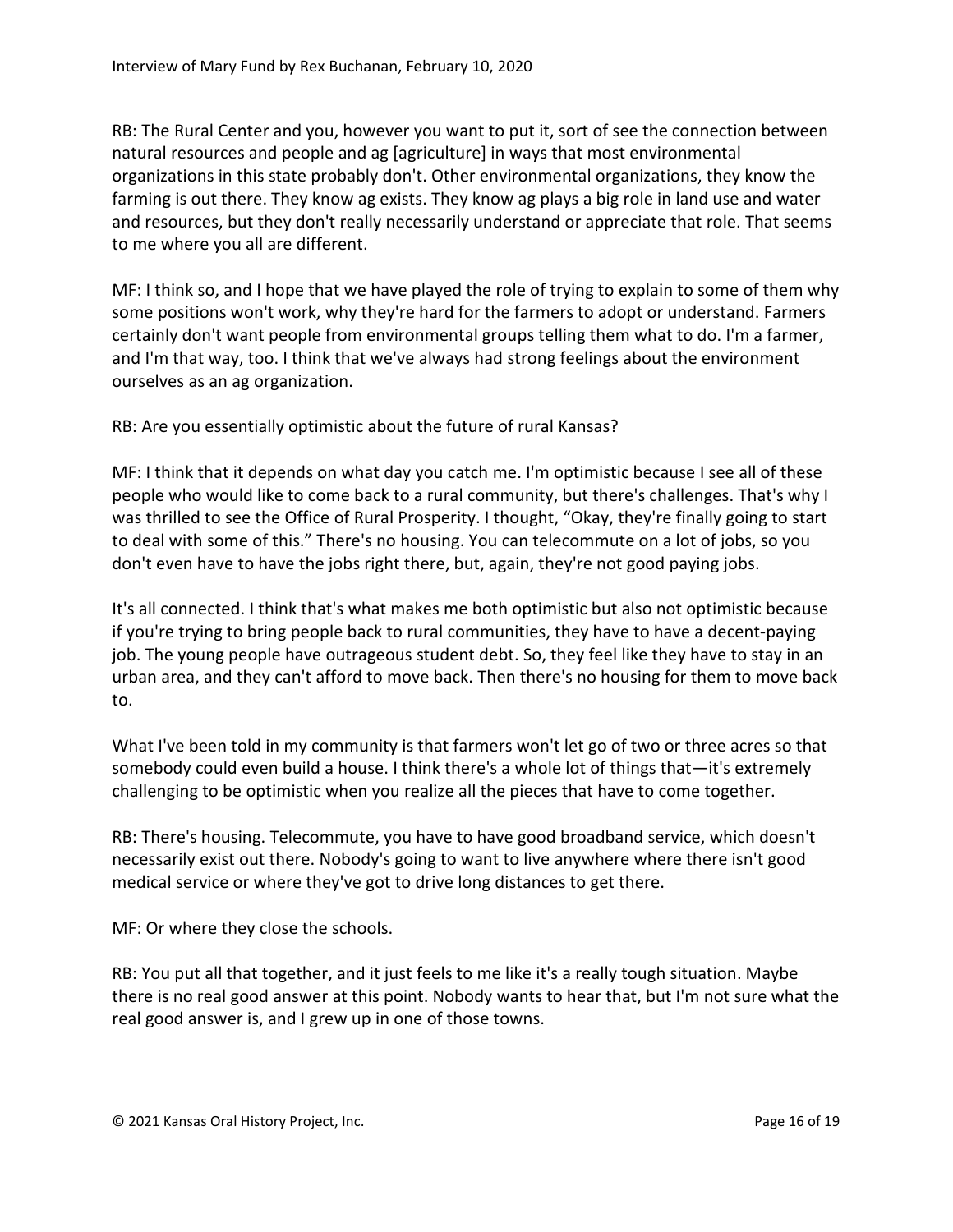MF: The positive thing is I think that people do want to get out of really big urban areas. They do want to come back and raise their kids where they don't have to worry about them walking down the street.

RB: Maybe related to that a little bit, the folks that we've talked to in this process talk about both the arc of how water issues and environmental issues sort of peaked out in terms of level of interest in the eighties and nineties and then sort of a drop-off on the other side. They also talk about this rise in lack of ability of people politically to come together and talk to each other. That's where we are now in terms of the sort of tribalism that's going on. Is that what it looks like to you?

MF: I think that at no time in my thirty-five, forty years of working has there been such division among people, so much distrust and misinformation. Everybody on all sides says, "I don't know who to trust or who to believe on issues." We try to tell people that we need to keep talking.

We did these town hall meetings. This is like the sixth year in a row. Of course, we get people who agree with the Rural Center, but every year, we get more new people who aren't that familiar with us. Just the opportunity to sit down and talk about a variety of issues, people seem hungry for that. I think last year we tried to talk about climate change. We tried to set our questions within that context, knowing that there are people out there who deny that it's a real thing and disagree. Only at one meeting did we have anybody really bring that up, but he said, "The problems are all still the same." So, it didn't matter in the long run.

RB: It's interesting. Those town halls may have worked that way, but if you walk around here, it feels very different today than when you first started. Wouldn't you say that's true?

MF: Yes. I think that things change more quickly maybe at the grassroots level than they do at the policy level. There are more people out there who are not involved in the legislative process or policy making of any kind who think differently than what maybe the majority of the status quo does under the dome. That would make me a little more optimistic. It just hasn't quite caught up. I don't know. I hope it does. I'd hate to see us just become totally stalemated.

RB: One of the things I was going to mention, you all do a nice job of providing legislative updates during the session. That's sort of a role that you've taken on in the environmental community that I think everybody else in the environmental community relies on you all to do.

MF: I think we've got six organizations that help co-sponsor that, and because they all focus on their specific topic, and then we kind of come in and say, "But this happens within the context of a budget and a revenue system and a tax system." You have to be aware of those things.

RB: All of those things.

MF: To get anything passed. So that's kind of where we come in.

© 2021 Kansas Oral History Project, Inc. Page 17 of 19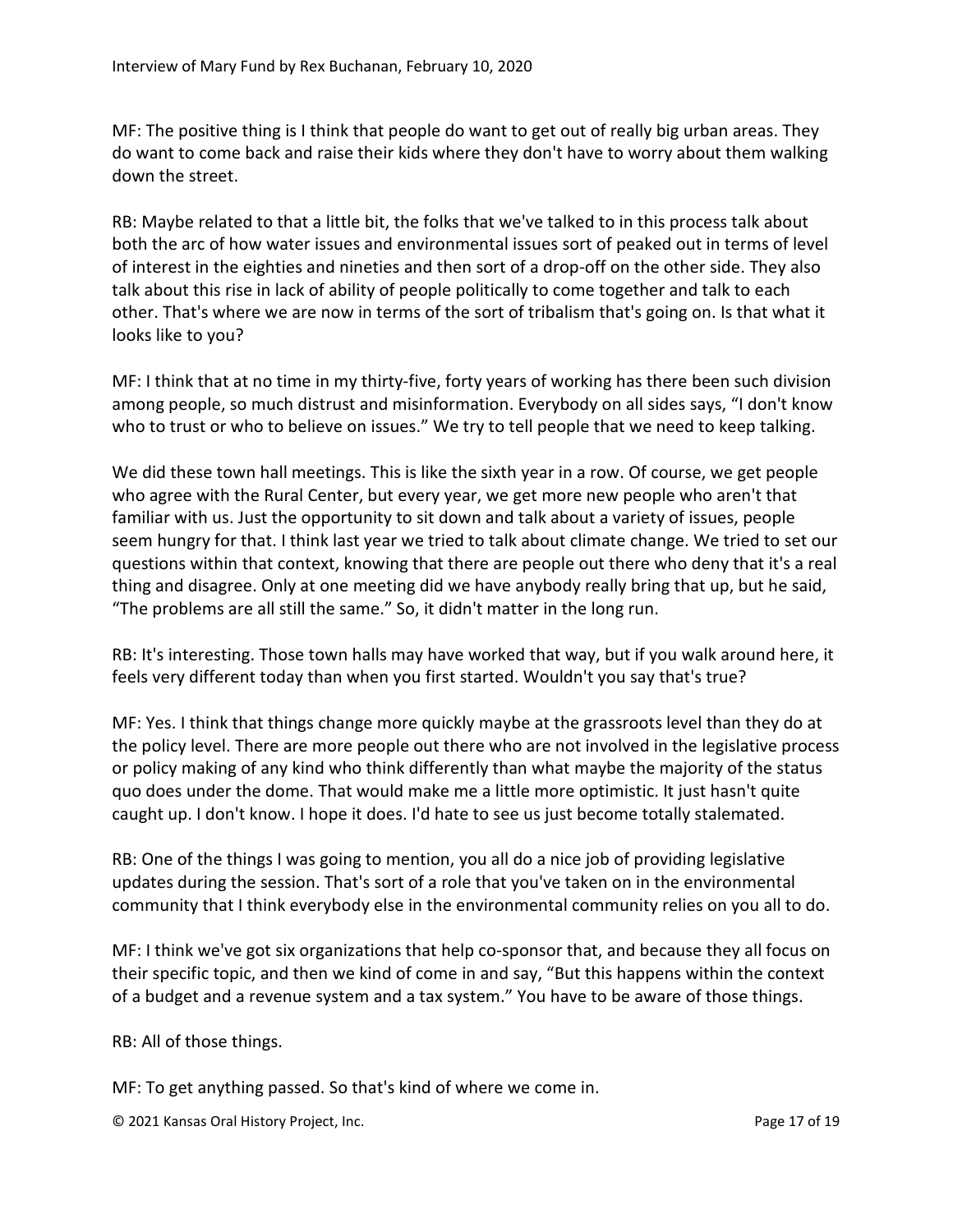RB: Assuming that you're able to successfully retire, what do you do at that point?

MF: What do I do? Spend some time catching up on all those things that I haven't been able to do because I've been working over forty hours a week for quite a while. I have a farm that I want to do some things. As I told somebody today, I want to plant trees because that's one of the best things you can do for carbon sequestration. I want to continue to write. I'd like to be able to step back. I'm a better writer than I am a talker, which is hopefully obvious here. I want to be able to try to make sense of some things.

RB: Like what? If you had to pick a priority at this point.

MF: I've been reading more history and kind of seeing how that—history is never past. It's always here with us. So how similar situations or times, if there are any, that have happened in the past and what's happening now in terms of all the division and the really big challenges. You said people are moving to Johnson County because there's lots of water. We don't know what's going to come down the pike here in the next twenty, thirty, fifty years.

A long time ago, this was early '80s, and I remember asking a Corps of Engineers guy—I was asking questions about the dams and the reservoirs. They had their life spans, and they're built for a hundred years. I'm taking notes, and I said, "And then what?" He just looked at me with this look of "Well, we're not going to be here by then, so it doesn't matter." I said, "No, there's always somebody after."

RB: Some of what you're saying is timeframe and sort of how far in advance people are thinking.

MF: Yes. We don't really look out far enough ahead. I don't think we're good planners in general. Obviously, we haven't implemented the plans we have, if you look at the water plan, to go back to that.

RB: I just had sort of an odd thought. Do you all have much of a connection with the Land Institute in Wes Jackson?

MF: Some. That's a long-haul kind of issue.

RB: Exactly. A long timeframe. I was just thinking if you looked at folks that think about some of the issues that you all deal with, some of them are Wes's group, some of them are you guys, and the other one is Marci Penner at the Rural Center.

MF: Yes, the Kansas Sampler.